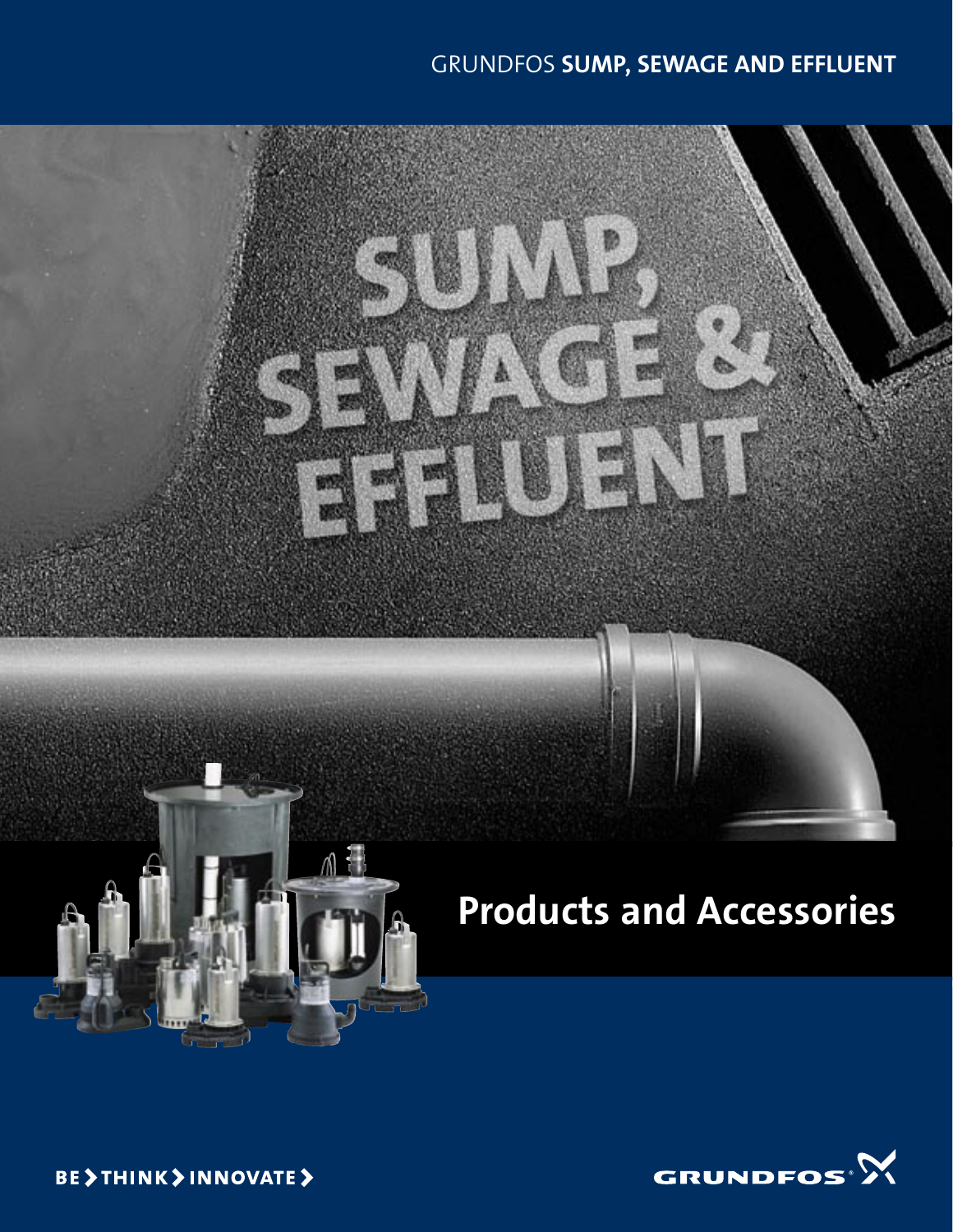### GRUNDFOS SUMP PUMPS



#### APPLICATIONS

- Basement Sumps
- Dewatering
- Water transfer

#### PUMP MODELS

#### KP150

- 1/4 hp, 115 volt, 1-phase KP250
- 1/3 hp, 115 volt, 1-phase KP350
- 1/2 hp, 115 volt, 1-phase

#### SPECIFICATIONS

- Capacity to 62 GPM
- Heads to 31 feet
- Discharge size 1-1/4" female NPT
- Power Cord 10' or 25'
- Solids 3/8" maximum



Stainless Steel

#### FEATURES & BENEFITS

- Lightweight
- Corrosion resistant
- Manual or automatic operation
- Field replaceable power cords
- Continuous duty
- Fluid Temp. Range: 32°F (0°C) min. 122°F (50°C) max.
- Minimum pumping level  $1/2"$

#### AGENCY LISTINGS

**UL** Listed **Canadian Standard** Association





- Basement Sumps
- Dewatering
- Water transfer

#### SPECIFICATIONS

- 1/2 hp, 115 volt, 1-phase
- Capacity to 78 GPM
	- Heads to 33 feet
	- Discharge size 1-1/2" female NPT
	- Power Cord 10' or 25'
	- Solids 7/16" maximum

#### MATERIALS OF **CONSTRUCTION**

Stainless Steel



#### FEATURES & **BENEFITS**

- Lightweight
- Corrosion resistant
- Manual or automatic operation
- Field replaceable power cords
- Continuous duty when fully submerged
- Fluid Temp. Range: 32°F (0°C) min. 131°F (55°C) max.
- Minimum pumping level 1-3/8"

#### AGENCY LISTINGS

Association

AP

**W** UL Listed **GF** Canadian Standard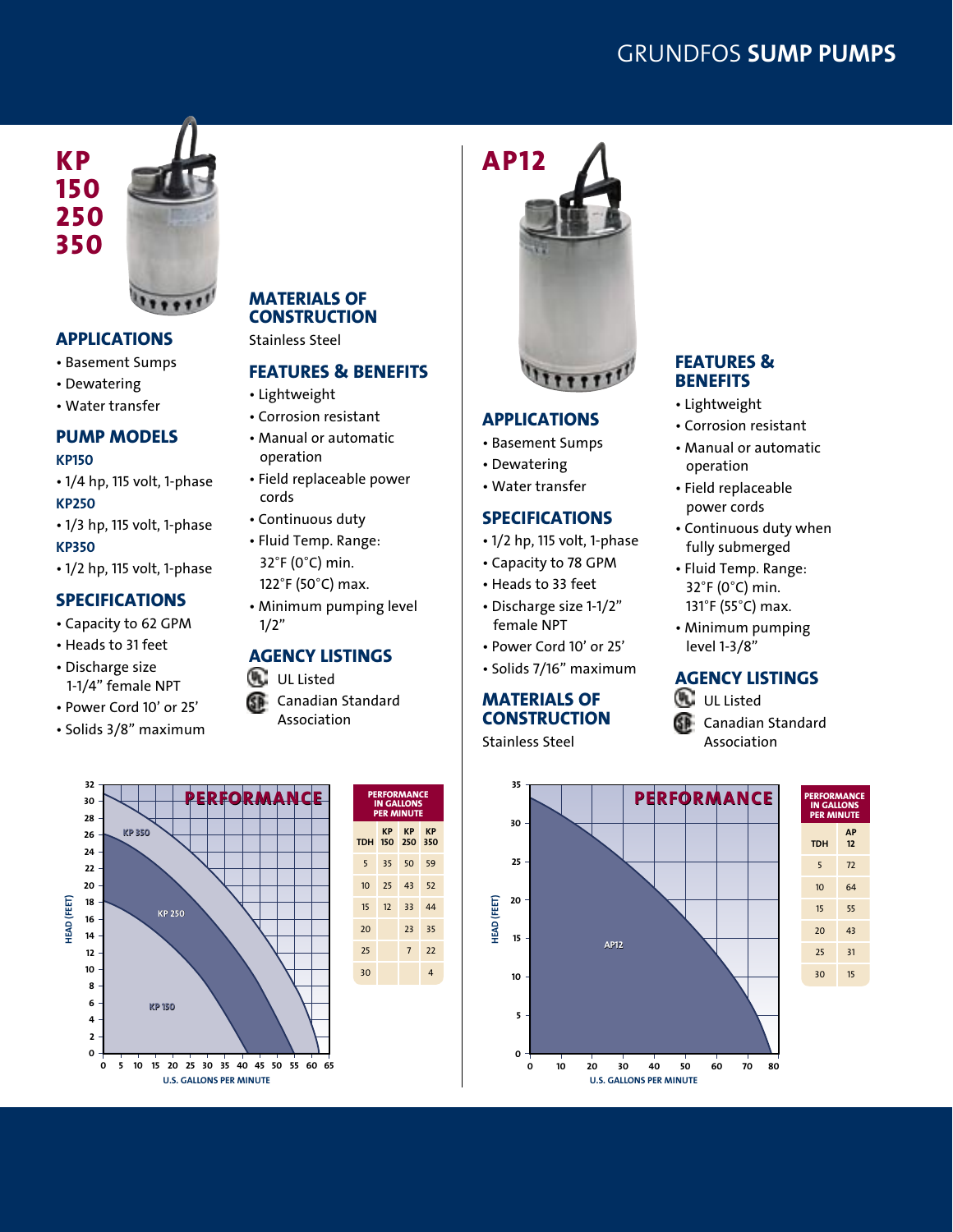### GRUNDFOS SUMP PUMPS



#### APPLICATIONS

- Basement Sumps
- Dewatering
- Water transfer

#### SPECIFICATIONS

- 1/4 hp, 115 volt, 1-phase
- Capacity to 37 GPM
- Heads to 16 feet • Discharge size 1-1/2" female NPT
- Power Cord 8'
- Solids 3/16" maximum

#### MATERIALS OF **CONSTRUCTION**

Engineered Composite

### FEATURES & BENEFITS

- Lightweight
- Corrosion resistant
- Manual or automatic operation
- Swing or vertical switch options
- Impact resistant
- Continuous duty when fully submerged
- Fluid Temp. Range: 40°F (4.4°C) min.

#### AGENCY LISTINGS

**UL** UL Listed Canadian Standard Association

20 **PERFORMANCE** PERFORMANCE IN GALLONS PER MINUTE SU<br>25 TDH 15  $2^{3}$  4 31.5 **IEAD (FEET)** HEAD (FEET) 6 28 10 8 24 10 19 SU25 12 13 5 14 7  $\Omega$ 0 5 10 15 20 25 30 35 40 U.S. GALLONS PER MINUTE

### SERIES II SU

#### APPLICATIONS

- Basement Sumps
- Water transfer

#### PUMP MODELS

#### SU252

1/4 hp, 115 volt, 1-phase SU332

1/3 hp, 115 volt, 1-phase

#### SPECIFICATIONS

- Capacity to 45 GPM
- Heads to 24 feet
- Discharge size 1-1/2" female NPT
- Power Cord 10' or 20'
- Solids 5/16" maximum (SU252)
- Solids 1/2" maximum (SU332 & SU332AV)

#### MATERIALS OF **CONSTRUCTION**



#### FEATURES & BENEFITS

- Lightweight
- Corrosion resistant
- Manual or automatic operation
- Swing or vertical switch options
- Field replaceable power cords
- Continuous duty when fully submerged
- Fluid Temp. Range: 32°F (0°C) min. 104°F (40°C) max.

#### AGENCY LISTINGS

**W** UL Listed  $\binom{m}{k}$  UL Listed to Canadian safety standards

PERFORMANCE IN GALLONS PER MINUTE



Stainless Steel Engineered Composite

120°F (48.9°C) max.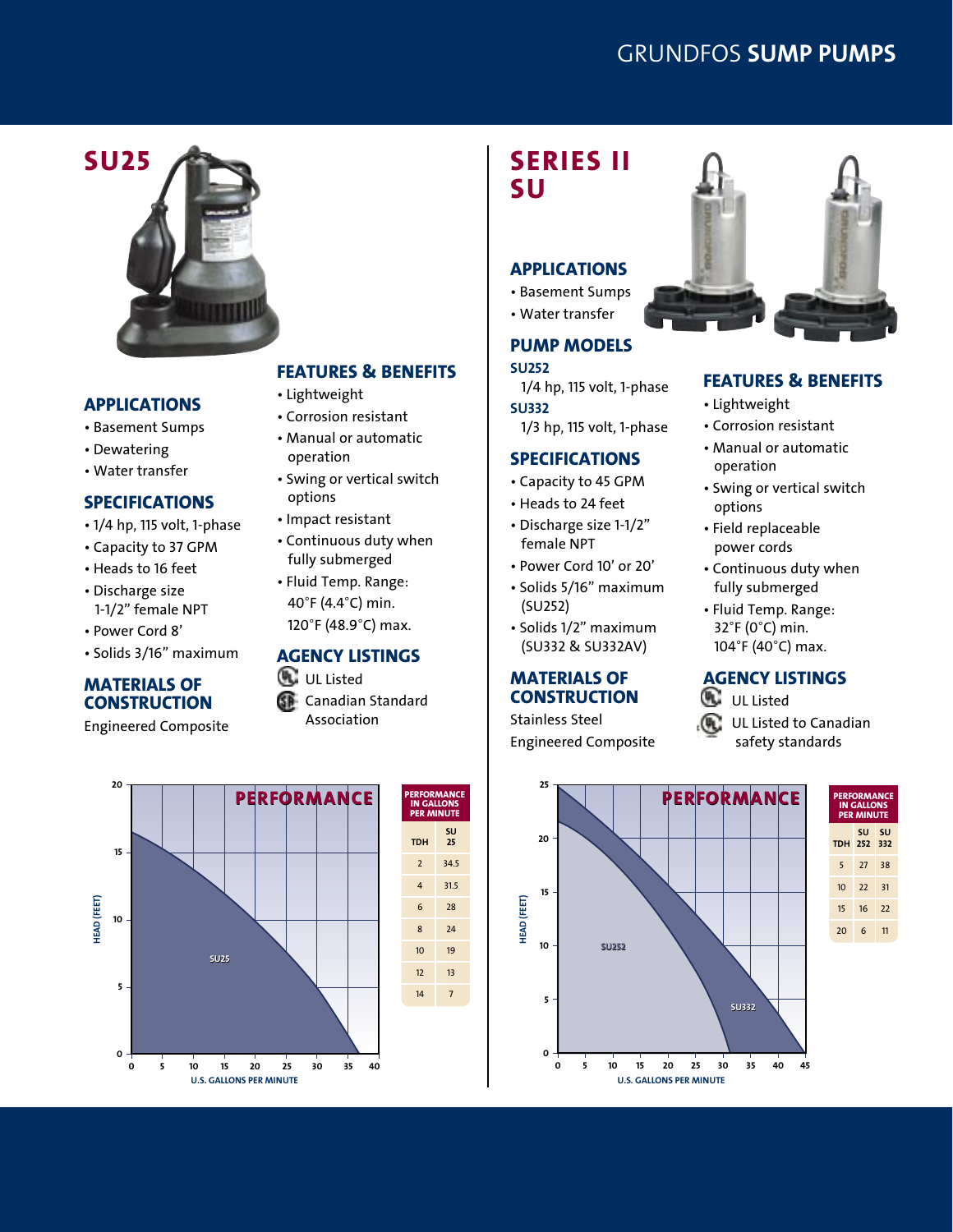### GRUNDFOS EFFLUENT PUMPS





#### APPLICATIONS

- Graywater pumping
- Septic Tanks Effluent
- STEP Systems
- Water transfer
- Dewatering
- Basement Sumps

#### SPECIFICATIONS

- 1/4 hp, 115 volt, 1-phase
- Capacity to 29 GPM
- Heads to 17 feet
- Discharge size 1-1/4" female NPT and 3/4" adjustable hose fitting (included)
- Power Cord 8'
- Solids 1/4" convertible to 1/2" maximum

#### MATERIALS OF **CONSTRUCTION**

## Engineered Composite

### FEATURES & BENEFITS

- Lightweight
- Corrosion resistant
- Manual or automatic operation
- Swing or vertical float option
- Impact resistant
- Continuous duty when fully submerged
- Fluid Temp. Range: 40°F (0°C) min. 120°F (48.9°C) max.

#### AGENCY LISTINGS

**R**uL Listed

**GR** Canadian Standard Association



## SERIES II EF

#### APPLICATIONS

- Graywater pumping
- Septic Tanks Effluent
- STEP Systems
- Water transfer
- Basement Sumps

#### PUMP MODELS EF302

- 3/10 hp, 115 volt, 1-phase EF332
- 1/3 hp, 115 volt, 1-phase EF402
- 4/10 hp, 115 volt, 1-phase

#### SPECIFICATIONS

- Capacity to 59 GPM
- Heads to 31 feet
- Discharge size 1-1/2" female NPT
- Power Cord 10' or 20'
- Solids 1/2" maximum (EF302)
- Solids 3/4" maximum (EF332 & EF402)



#### MATERIALS OF **CONSTRUCTION**

Stainless Steel Engineered Composite

#### FEATURES & BENEFITS

- Lightweight
- Corrosion resistant
- Manual or automatic operation
- Swing or vertical float option
- Field replaceable power cords
- Continuous duty when fully submerged
- Fluid Temp. Range: 32°F (0°C) min. 104°F (40°C) max.

#### AGENCY LISTINGS

UL Listed

 $\widehat{M}$  UL Listed to Canadian safety standards

PERFORMANCE IN GALLONS PER MINUTE

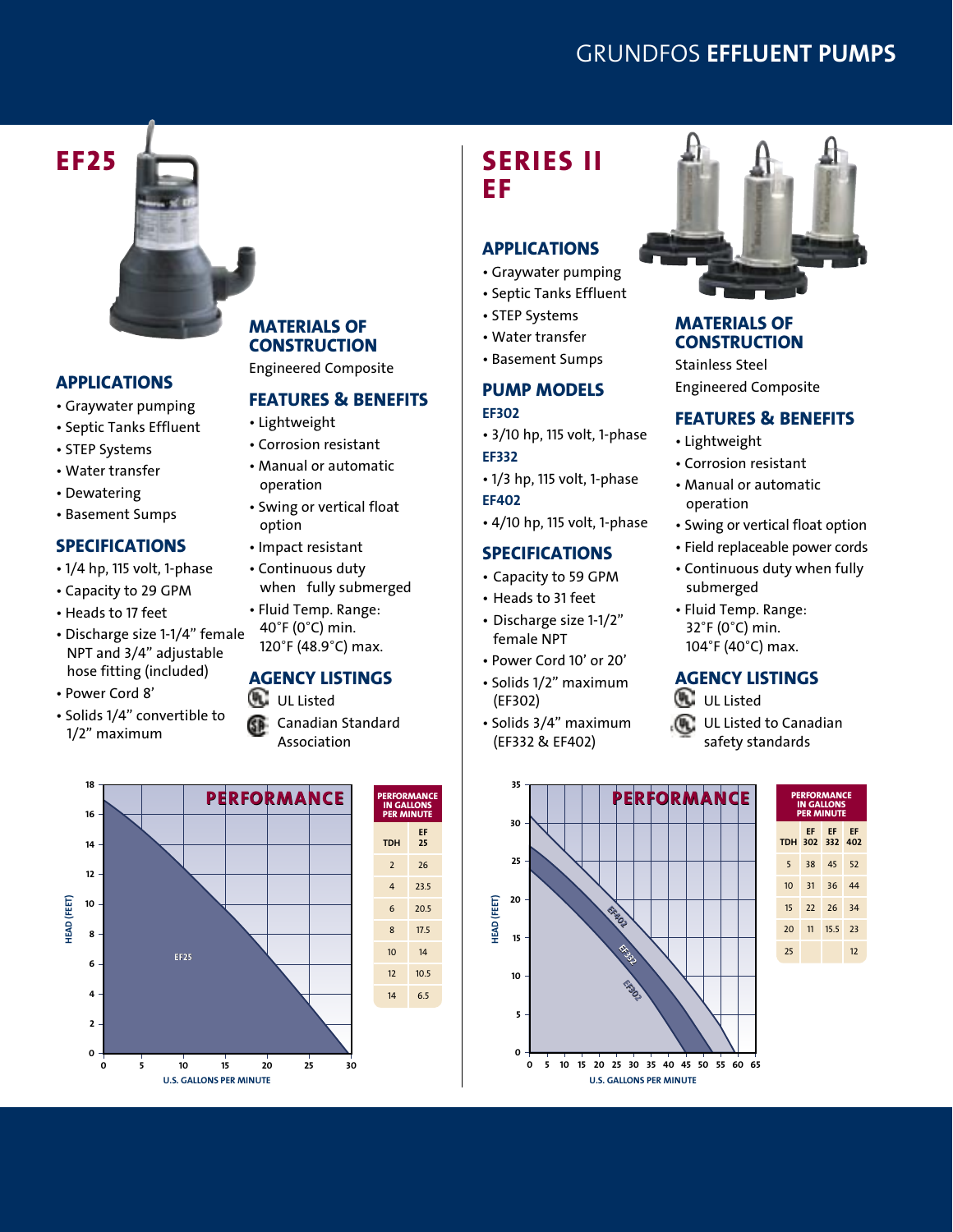### GRUNDFOS EFFLUENT PUMPS

### EF33E



#### APPLICATIONS

- Graywater pumping
- Septic Tanks Effluent
- STEP Systems
- Water transfer

#### SPECIFICATIONS

- 1/3 hp, 115 or 230 volt, 1-phase
- Capacity to 64 GPM
- Heads to 27 feet
- •Discharge size 1-1/2" female NPT
- Power Cord 10' or 20'
- Solids 3/4" maximum

#### MATERIALS OF **CONSTRUCTION**

Stainless Steel Engineered Composite

#### FEATURES & BENEFITS

- Lightweight
- Corrosion resistant
- Manual or automatic operation
- Field replaceable power cords
- Continuous duty when fully submerged
- Fluid Temp. Range: 32°F (0°C) min.
- 104°F (40°C) max.

#### AGENCY LISTINGS

**W** UL Listed

 $\mathbb{R}$  UL Listed to Canadian safety standards





#### APPLICATIONS

- Graywater pumping
- Septic Tanks Effluent
- STEP Systems
- Water transfer

#### PUMP MODELS

- EF33 1/3 hp, 115 or 230 volt, Field replaceable power 1-phase
- 1-phase
- EF75 3/4 hp, 230 volt, 1-phase
- EF100 1 hp, 230 volt, 1-phase
- EF150 1-1/2 hp, 230 volt, 1-phase

#### SPECIFICATIONS



- Heads to 90 feet
- Discharge size 2" female NPT
- Power cord 10' or 20'
- Solids 3/4" maximum

#### MATERIALS OF **CONSTRUCTION**

Stainless Steel Engineered Composite

#### FEATURES & BENEFITS

- Lightweight
- Corrosion resistant
- Manual or automatic operation
- cords
- EF50 1/2 hp, 115 or 230 volt, Continuous duty when fully submerged
	- Fluid Temp. Range: 32°F (0°C) min. 104°F (40°C) max.

#### AGENCY LISTINGS

 UL Listed  $\mathbb{R}$  UL Listed to Canadian safety standards



| <b>IN GALLONS</b><br><b>PER MINUTE</b> |          |          |          |           |           |  |  |  |
|----------------------------------------|----------|----------|----------|-----------|-----------|--|--|--|
| <b>TDH</b>                             | EF<br>33 | EF<br>50 | EF<br>75 | EF<br>100 | EF<br>150 |  |  |  |
| 5                                      | 82       | 92       | 100      | 108       | 120       |  |  |  |
| 10                                     | 70       | 82       | 92       | 102       | 114       |  |  |  |
| 15                                     | 58       | 72       | 86       | 94        | 108       |  |  |  |
| 20                                     | 40       | 60       | 76       | 88        | 102       |  |  |  |
| 25                                     | 22       | 46       | 66       | 80        | 94        |  |  |  |
| 30                                     |          | 30       | 58       | 70        | 87        |  |  |  |
| 35                                     |          | 16       | 46       | 60        | 78        |  |  |  |
| 40                                     |          |          | 36       | 52        | 70        |  |  |  |
| 45                                     |          |          | 28       | 42        | 60        |  |  |  |
| 50                                     |          |          | 20       | 34        | 50        |  |  |  |
| 55                                     |          |          |          | 26        | 42        |  |  |  |
| 60                                     |          |          |          | 20        | 34        |  |  |  |
| 65                                     |          |          |          |           | 25        |  |  |  |

PERFORMANCE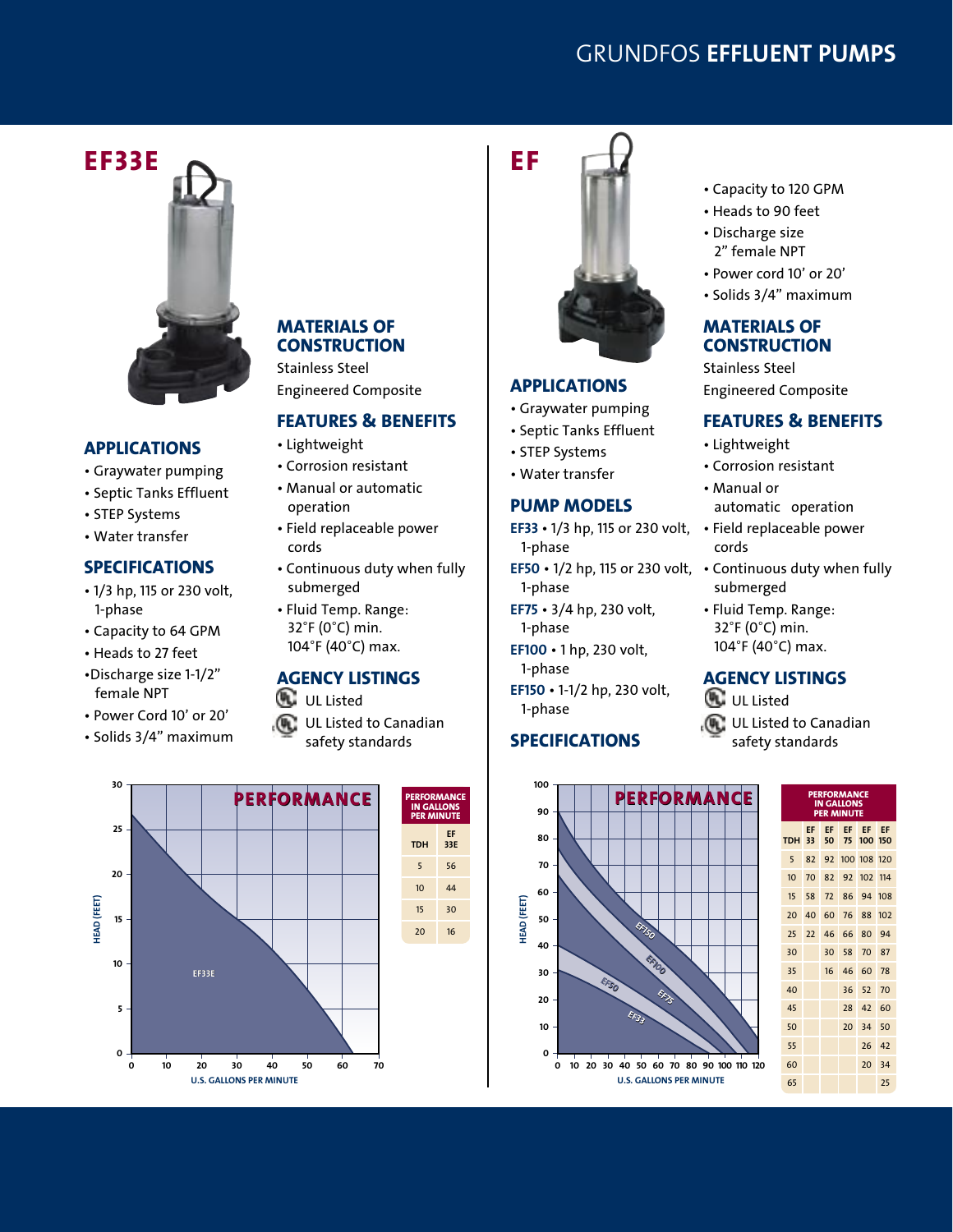**SE** 



#### 50 **PERFORMANCE** 45 40 35 **SE100** 30 **HEAD (FEET)** HEAD (FEET) SE75 25 20 SE50 15 10 5 SE40  $\Omega$ 0 10 20 30 40 50 60 70 80 90 100 110 120 130 140 150 160 170 U.S. GALLONS PER MINUTE

### SE SE SE SE SE<br>TDH 40 50 75 100 150 5 122 10 90 122 134 146 170 15 56 90 112 126 154 20 10 50 90 104 136 25 67 84 116 30 40 60 97 35 34 76 40 50 45 20 PERFORMANCE IN GALLONS PER MINUTE

#### APPLICATIONS

- Home Wastewater Systems
- Sewage Systems
- Light Commercial
- Water transfer

#### PUMP MODELS

- SE40 = 4/10 hp, 115 or
- 230 volt, 1-phase SE50 = 1/2 hp, 115 or 230 volt, • Lightweight
- 1-phase
- SE75 = 3/4 hp, 230 volt, 1-phase
- SE100 = 1 hp, 230 volt, 1-phase
- SE150 = 1-1/2 hp, 230 volt, 1-phase

#### SPECIFICATIONS

- Capacity to 170 GPM
- Heads to 47.5 feet
- Discharge size 2" female NPT
- Power Cord 10' or 20'
- Solids 2" maximum

#### MATERIALS OF **CONSTRUCTION**

- Stainless steel
- Engineered Composite

#### FEATURES & BENEFITS

- 
- Corrosion resistant
- Manual or automatic operation
- Field replaceable power cords
- Continuous duty when fully submerged
- Fluid Temp. Range: 32°F (0°C) min. 104°F (40°C) max.

#### AGENCY LISTINGS

 $\mathbb{Q}$  UL Listed to Canadian safety standards

**W** UL Listed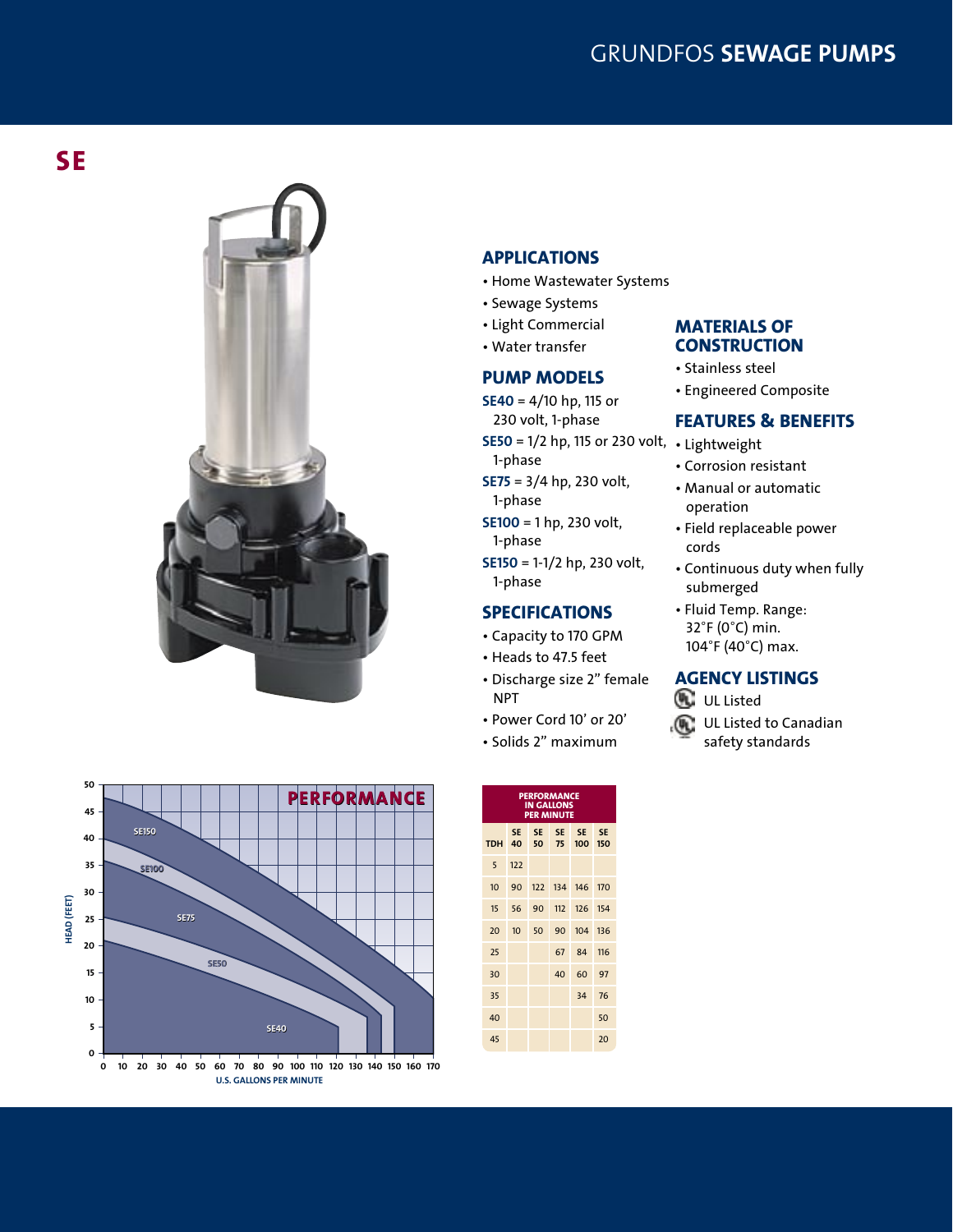### GRUNDFOS PACKAGED SYSTEMS





#### APPLICATIONS

- Laundry trays
- Bar sinks
- Drinking fountains
- Dehumidifiers
- Air conditioning condensate

#### SPECIFICATIONS SU332AV

- 
- 1/3 hp, 115 volt, 1-phase
- Capacity to 45 GPM
- Heads to 24 feet
- Discharge 1-1/2" female NPT
- Power Cord 10'
- Solids 1/2" maximum

#### MATERIALS OF **CONSTRUCTION**

#### Pump: Stainless Steel

Engineered Composite

#### Basin & Cover: Polypropylene

Discharge Pipe: PVC (included)

#### Check Valve:

PVC (included)

#### FEATURES & BENEFITS

- Lightweight
- Corrosion resistant
- Automatic operation
- Compact size: Able to put sinks where there are no drains, no need to break cement to install.
- Fluid Temp. Range: 32°F (0°C) min. 104°F (40°C) max.

#### AGENCY LISTINGS

• Built using UL listed pumps and UL recognized switches.





#### APPLICATIONS

- Home wastewater system
- Sewage lift station
- Dewatering
- Water transfer

#### PUMP MODELS

- SE40 4/10 hp, 115 or 230 volt, 1-phase
- SE50 1/2 hp, 115 or 230 volt, Automatic operation 1-phase

#### SPECIFICATIONS

- Capacity to 138 GPM
- Heads to 25 feet
- Discharge size 2" female **NPT**
- Power Cord 10' or 20'
- Solids 2" maximum

#### MATERIALS OF **CONSTRUCTION**

#### Pump: Stainless Steel

Engineered Composite Basin:

- Polyethylene
- Cover: Steel
- Discharge Pipe:
- PVC (included)
- Check Valve:
- PVC (included)

#### FEATURES & BENEFITS

- Lightweight
- Corrosion resistant
- 
- Field replaceable power cords
- Fluid Temp. Range: 32°F (0°C) min. 104°F (40°C) max.
- Vents 2" or 3"

#### AGENCY LISTINGS

• Built using UL listed pumps and UL recognized switches.

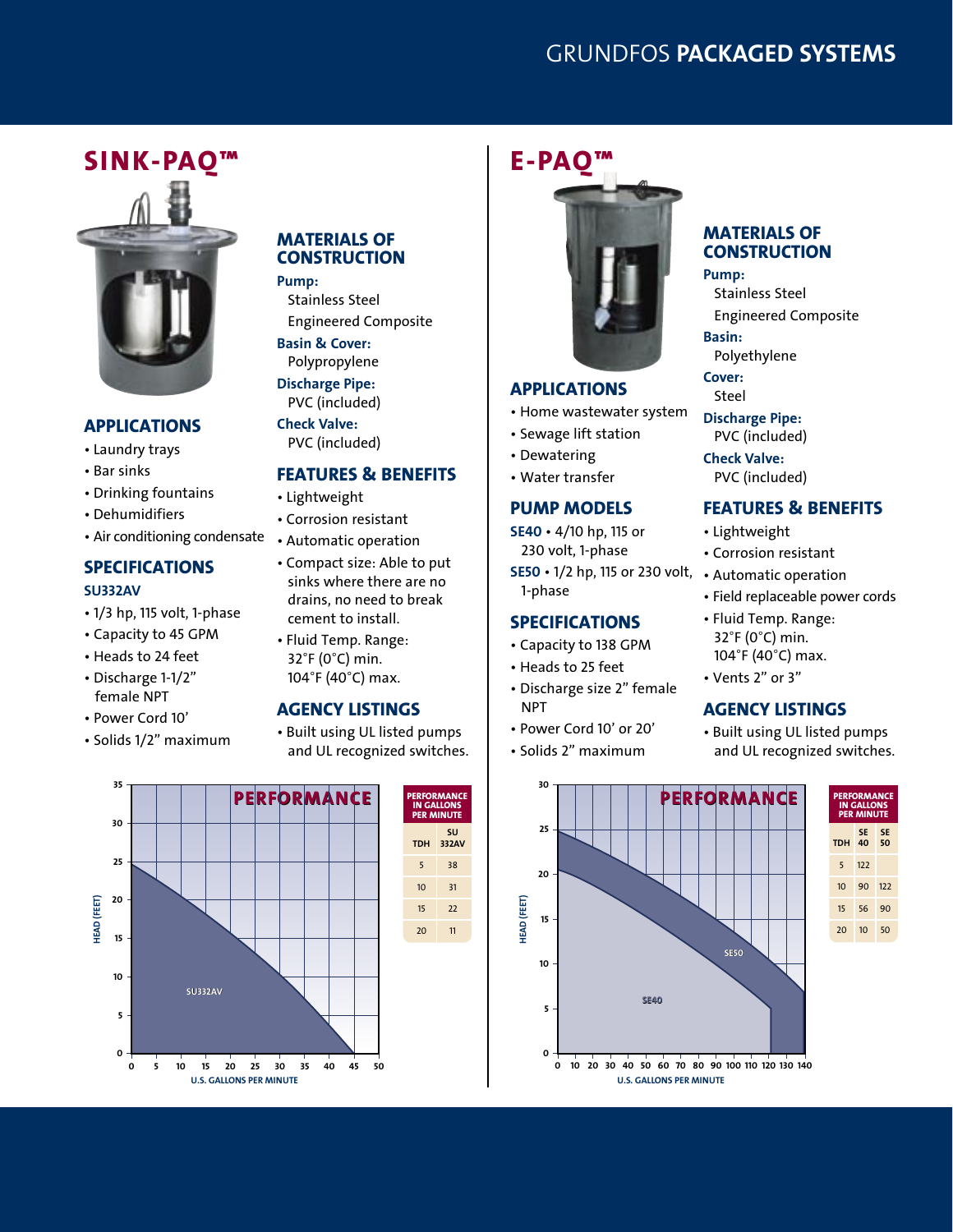### GRUNDFOS CONTROL PANELS



#### Standard Features

LISTING: Underwriters Laboratories, UL 508.

RATINGS: Model S1 rated up to 120 VAC, 1 Hp, 16 A, Single Phase, 60 Hz. Model S2 rated at 230 VAC, 1-1/2 Hp, 16 A, Single Phase, 60 Hz.

MOTOR-START CONTRACTOR: Rated for 24 FLA, Single Phase, 60 Hz. CURRENT LIMITING CIRCUIT BREAKER: 20 amp, OFF/ON switch, DIN rail mounting with thermal magnetic tripping characteristics. (Single Pole/ 120 V; Double Pole/240V)

TOGGLE SWITCH: A SPDT HOA switch with a 10 A 115V/20A 230V motor rating.

FUSE DISCONNECT: 5 amp (10,000 AIC) fuse with DIN rail mount. AUDIBLE ALARM: Panel mount with a minimum of 80 db sound pressure at 24 inches, warble tone sound.

VISUAL ALARM: NEMA 4-rated, 7/8 inch diameter, red lens, oil-tight with push-to-silence feature.

AUDIO-ALARM SILENCE RELAY: 120 VAC, automatic reset, with DIN rail mount socket base.

ALARM CIRCUIT: 120 VAC, wired separately from pump circuit, so that if the pump's internal overload switch or current-limiting circuit breaker is tripped the alarm system remains functional.

ENCLOSURE: NEMA 4X-rated, fiberglass with hinged cover.

Noncorroding. External mounting ears.

PADLOCKABLE LATCH: Constructed of noncorroding stainless steel.

#### Dimensional Drawing



#### **Dimensions**

| <b>Part Number</b>                           | <b>Panel Type</b>                                                  | <b>Model</b>                                                         | <b>Phase</b> | <b>Voltage</b>           | <b>Horsepower</b>                                                                                         |                                                        | D                                                        |                                                      |                                                      | -                                                |
|----------------------------------------------|--------------------------------------------------------------------|----------------------------------------------------------------------|--------------|--------------------------|-----------------------------------------------------------------------------------------------------------|--------------------------------------------------------|----------------------------------------------------------|------------------------------------------------------|------------------------------------------------------|--------------------------------------------------|
| 96001032<br>96001040<br>96001033<br>96001041 | <b>Simplex</b><br><b>Simplex</b><br><b>Duplex</b><br><b>Duplex</b> | S <sub>1</sub><br>S <sub>2</sub><br>D <sub>1</sub><br>D <sub>2</sub> |              | 115<br>230<br>115<br>230 | $\frac{1}{3}$ - 1<br>$\frac{1}{2}$ - 1 $\frac{1}{2}$<br>$\frac{1}{3}$ - 1<br>$1^{1}/2$<br>$\frac{1}{3}$ - | $9^{5}/16$<br>$9^{5}/16$<br>$13^{5}/16$<br>$13^{5}/16$ | $11^{5}/16$<br>$11^{5}/16$<br>$15^{5}/16$<br>$15^{5}/16$ | $11^{1}/2$<br>$11^{1}/2$<br>$15^{1}/2$<br>$15^{1}/2$ | $10^{3}/4$<br>$10^{3}/4$<br>$14^{3}/4$<br>$14^{3}/4$ | $5^{1}/2$<br>$5^{1}/2$<br>$8^{1}/4$<br>$8^{1}/4$ |



#### Standard Features

LISTING: Underwriters Laboratories, UL 508 Listed. RATINGS: Model D1 rated up to 120 VAC, 1 Hp, 16 A, Single Phase, 60 Hz.

Model D2 rated at 240 VAC, 1-1/2 Hp, 16 A, Single Phase, 60 Hz. MOTOR-START CONTRACTOR: Rated for 24 FLA, Single Phase, 60 Hz.

CURRENT LIMITING CIRCUIT BREAKER: 20 amp, OFF/ON switch, DIN rail mounting with thermal magnetic tripping characteristics. (Single Pole/ 120 V; Double Pole/240V)

TOGGLE SWITCH: A SPDT HOA switch with a 20 amp motor rating. FUSE DISCONNECT: 5 amp (10,000 AIC) fuse with DIN rail mount. DUPLEX ALTERNATOR: Cross wired style for independent lag pump function.

AUDIBLE ALARM: Panel mount with a minimum of 80 db sound pressure at 24 inches, warble tone sound.

VISUAL ALARM: NEMA 4-rated, 7/8 inch diameter, red lens, oil-tight with push-to-silence feature.

AUDIO-ALARM SILENCE RELAY: 120 VAC, automatic reset, with DIN rail mount socket base.

ALARM CIRCUIT: Wired separately from pump circuit, so that if the pump's internal overload switch or current-limiting circuit breaker is tripped the alarm system remains functional.

ENCLOSURE: NEMA 4X-rated, fiberglass with hinged cover.

Noncorroding. External mounting ears.

PADLOCKABLE LATCH: Constructed of noncorroding stainless steel.

#### Sensor Floats

| <b>Part Number</b> | Length |
|--------------------|--------|
| 96001030           | 10'    |
| 96001031           | 20'    |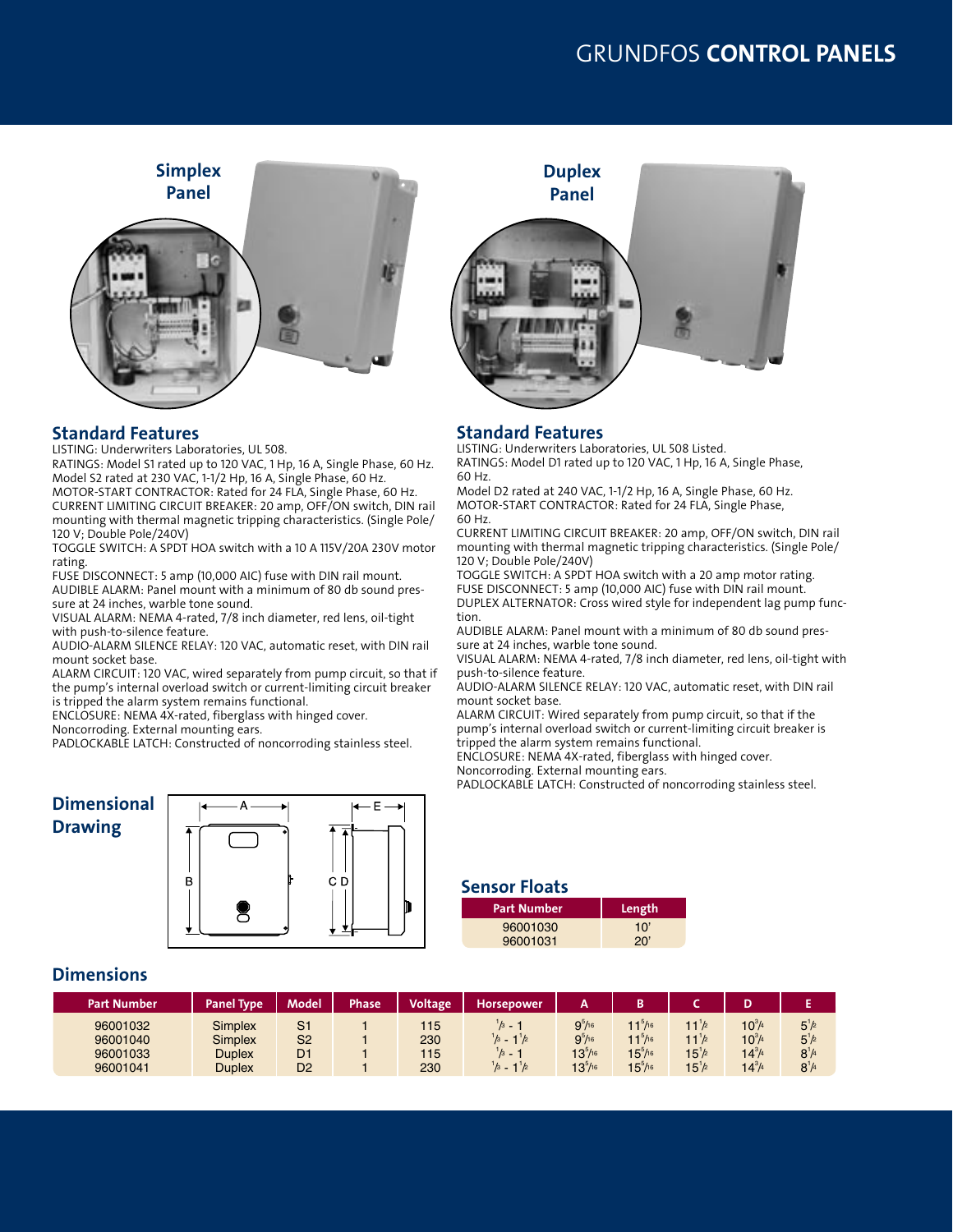### GRUNDFOS HIGH LEVEL TANK ALARMS







#### Specifications

MODEL: Tank Alert AB

ALARM PANEL: The NEMA 1 plastic panel features a red alarm light, a green "power on" light, alarm "test" switch, and a horn silence switch.

FLOAT SWITCH: SJE's SignalMaster® control switch with mounting clamp.

SPLICE KIT: (optional) This UL Listed splice kit provides a safe means to make a strong, waterproof splice connection if additional cable length is required.

VOLTAGE: Primary 120 V. 60 Hz. Secondary 9 V. 60 Hz. WATTS: 2.4 Watts max.

ALARM SWITCH CONNECTION TERMINAL: 1 Amp, 24 V.A.C. FLOAT HOUSING: 3.38 in. diameter x 4.55 in. long, high impact resistant, non-corrosive PVC plastic with internal stabilizing weight. For use in liquids up to 140°F (60°C).

MECHANICAL TILT SWITCH: Mechanically-activated, features heavyduty contacts.

FLOAT SWITCH CABLE: 15 ft. long, 16 gauge, 2 conductor, SJOW-A water resistant, Neoprene.



#### Specifications

MODEL: Tank Alert 4X

ALARM PANEL: The NEMA 4X non-corrosive, indoor-outdoor alarm panel features a large, red light, specially designed non-corrosive horn, silence switch (with automatic reset feature) and alarm test

switch. Thermoplastic enclosure. ALARM FLOAT: SJE's Pump Master® Pump/Control Switch. VOLTAGE: 120 V.A.C.

NOTE: Power to the alarm must be 120 V.A.C. only.

WATTS: 40 watts max. (alarm condition).

AUXILIARY ALARM CONTACTS (Optional): 5 Amps, 120 V.A.C. FLOAT HOUSING: 3.38 in. diameter x 4.55 in. long, high impact resistant, non-corrosive PVC plastic for use in liquids up to 140°F  $(60^{\circ}C).$ 

MECHANICAL TILT SWITCH: Mechanically-activated, features heavyduty contacts.

FLOAT SWITCH CABLE: 15 ft. long, 18 gauge, 2 conductor, SJOW-A water resistant, Neoprene.

| t Number<br>art |                      |     |                          |     |             |               |
|-----------------|----------------------|-----|--------------------------|-----|-------------|---------------|
| 96001042        | <b>Tank Alert AB</b> | C'' | $\overline{\phantom{0}}$ | A33 | -           | 0.113<br>214  |
| 96001043        | <b>Tank Alert 4X</b> | -   | 53/2<br>3710             |     | $6^{2}/5$ " | 21/22<br>14 ن |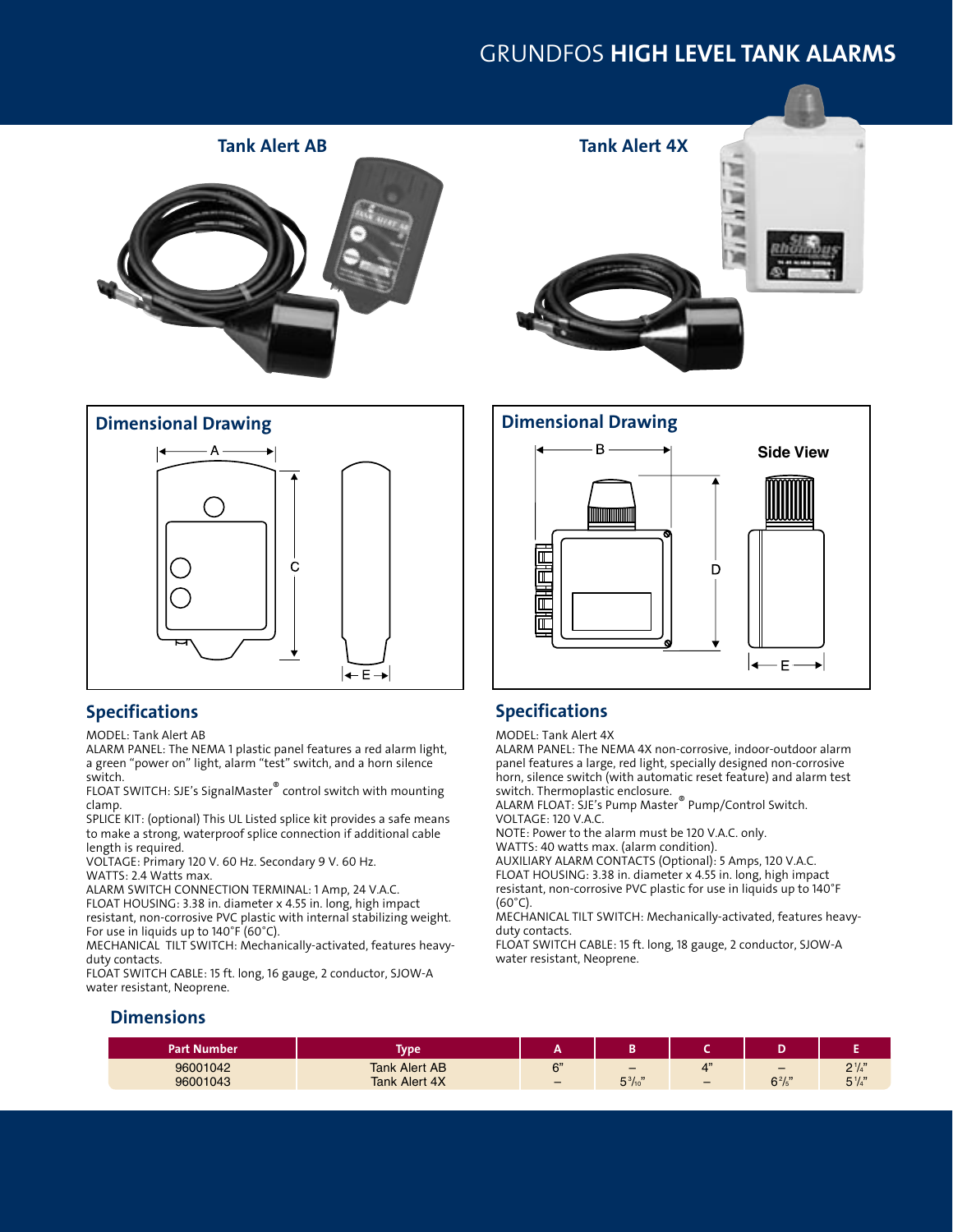### GRUNDFOS BASINS



\*1. 18" and 24" Basin provided with 4" Adapt-A-Flex Fitting.

2. Fiberglass Basins require that a hole be cut for inlet fitting. See Hubs and Fittings (page 4) for proper hole sizing.

| <b>Part</b><br>Number | <b>Type</b>   | Size<br>Diameter x Depth | Capacitv    | Weight          | Wall<br><b>Thickness</b> |     |                 |                 |     |            | <b>Materials of</b><br>Construction |
|-----------------------|---------------|--------------------------|-------------|-----------------|--------------------------|-----|-----------------|-----------------|-----|------------|-------------------------------------|
| 96001004              | Ejector Basin | $18" \times 30"$         | 30 gallons  | $10^{1/2}$ lbs. | $\frac{3}{16}$           | 30' | 22"             | $18\%$ "        | 18" | $10^{1/2}$ | Polyethylene                        |
| 96001005              | Ejector Basin | 24" x 36"                | 71 gallons  | 26 lbs.         | $\frac{1}{4}$            | 36" | $29^{1/2}$      | $24\frac{1}{2}$ | 24" | $10^{1/2}$ | Polyethylene                        |
| 96001006              | Ejector Basin | $30" \times 36"$         | 110 gallons | 35 lbs.         | $\frac{5}{16}$           | 36" | $36^{1/2}$      | $30^{1/2}$      | 30" | -          | <b>Fiberglass</b>                   |
| 96001007              | Ejector Basin | 36" x 36"                | 159 gallons | 45 lbs.         | $\frac{5}{16}$           | 36" | 40 <sup>"</sup> | $36\frac{3}{4}$ | 36" | -          | <b>Fiberglass</b>                   |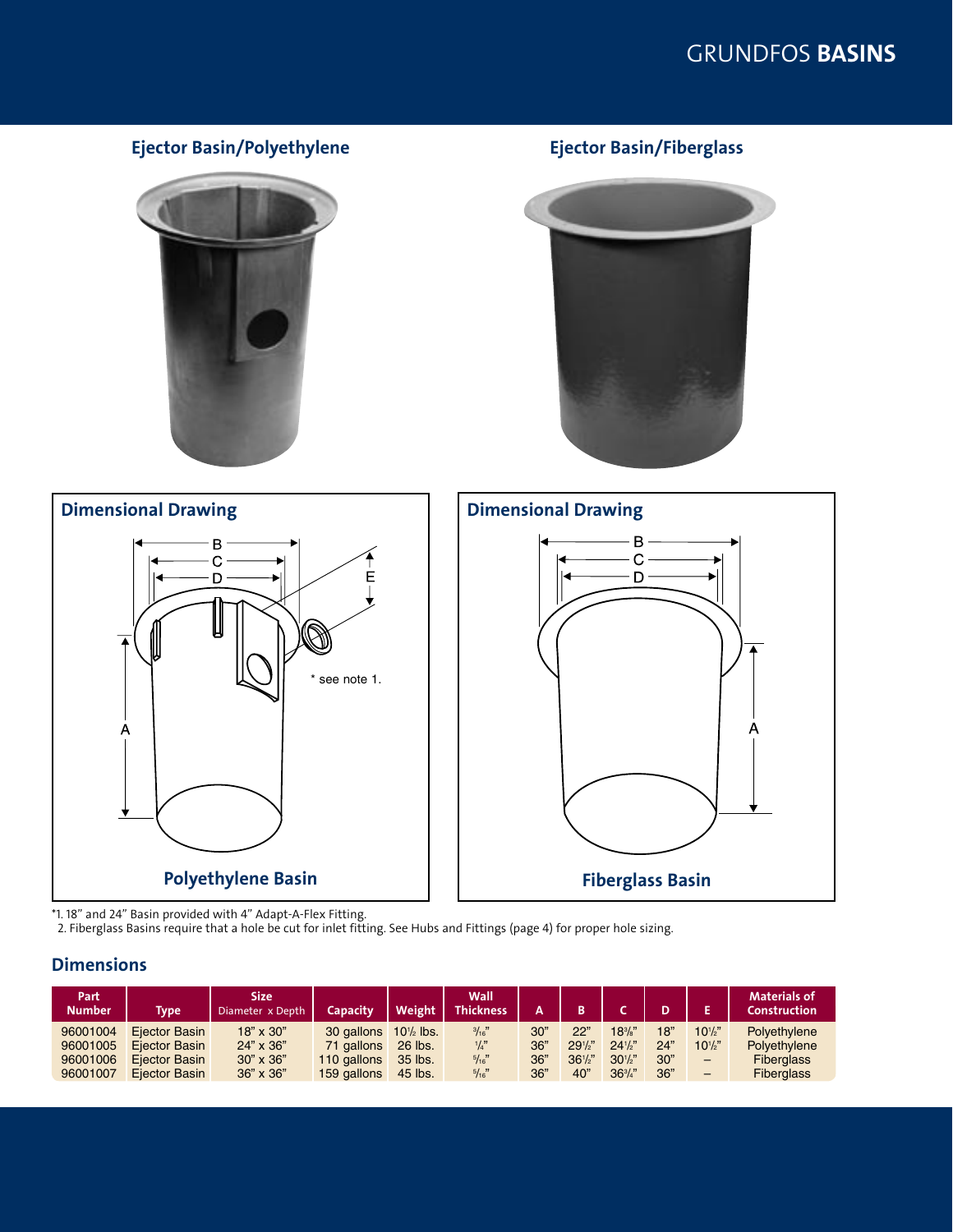### GRUNDFOS HUBS AND FITTINGS



| <b>Part Number</b> | <b>Type</b> | <b>Sizes</b><br><b>Available</b> | А                | B              |                  | D               |           |                | <b>Hole</b><br><b>Saw Size</b> |
|--------------------|-------------|----------------------------------|------------------|----------------|------------------|-----------------|-----------|----------------|--------------------------------|
| 96001507           | <b>Hub</b>  | n"                               | $4^{3}/4$ "      | $2^{5}/s$      | $4^{5}/s$        | 4"              | $2^{1/s}$ | 3"             |                                |
| 96001508           | <b>Hub</b>  | 4"                               | 6"               | $3\frac{3}{8}$ | $5\frac{7}{8}$   | $5\frac{1}{8}$  | $2^{1/2}$ | $4\frac{1}{8}$ |                                |
| 96001509           | <b>Hub</b>  | 6"                               | 8"               | $4^{5}/s$ "    | $7^{3}/^{n}$     | $7\frac{1}{8}$  | $2^{1/2}$ | $6\frac{1}{8}$ |                                |
| 96001510           | <b>Hub</b>  | 4"                               | $5\frac{3}{4}$   | $3\frac{3}{8}$ | $5\frac{7}{8}$   | 5               | $2^{1/2}$ | $3^{3}/4$ "    |                                |
| 96001504           | Fitting     | $2^n$<br>O                       | $3^{15}/_{32}$ " | $\frac{1}{4}$  | $3\frac{1}{8}$   | $4^{1}/_{32}$ " | -         | -              | 4"                             |
| 96001505           | Fitting     | 4"                               | $4^{15}/_{32}$ " | $\frac{1}{4}$  | $4\frac{1}{8}$   | $5\frac{1}{16}$ |           |                | 5"                             |
| 96001506           | Fitting     | 6"                               | $6^{23}/_{32}$ " | 9/32           | $6^{13}/_{32}$ " | $7\frac{1}{8}$  |           |                | 7"                             |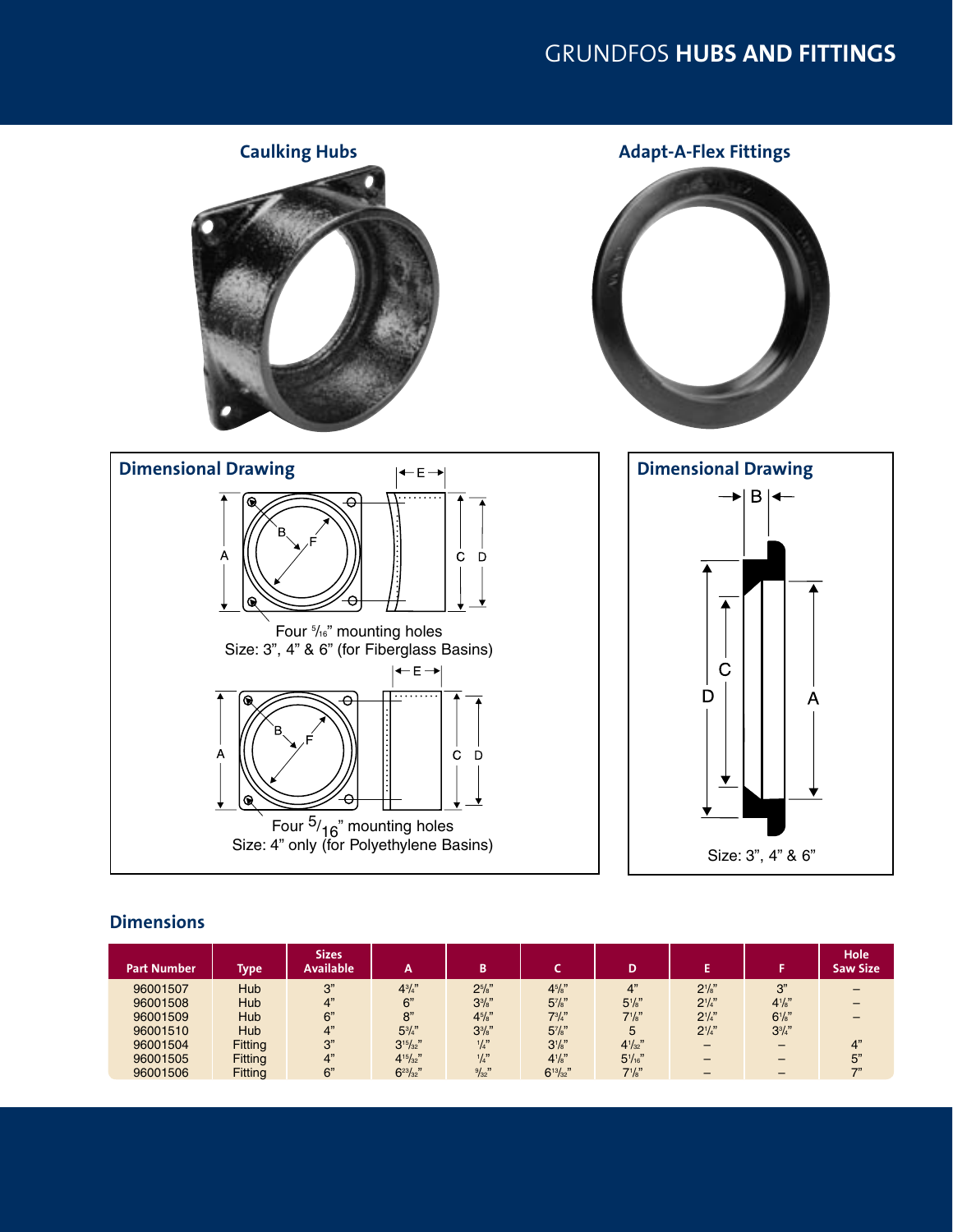### GRUNDFOS BASIN COVERS



#### **Dimensions**

| Part          | Cover   | <b>Basin</b>        | <b>Standard</b>              | A                    | в                          |                                 | D                          | E.                        | Cover          | Approx.       | <b>Materials</b> | Gasket         |
|---------------|---------|---------------------|------------------------------|----------------------|----------------------------|---------------------------------|----------------------------|---------------------------|----------------|---------------|------------------|----------------|
| <b>Number</b> | Type    | <b>Size</b><br>I.D. | <b>Bolt Circle</b><br>-Holes | Cover<br><b>O.D.</b> | <b>Pump</b><br>Access I.D. | <b>Discharge</b><br><b>Size</b> | <b>Vent</b><br><b>Size</b> | <b>Inspection</b><br>I.D. | Thick-<br>ness | Wt.<br>(lbs.) | of.<br>Const.    | & Bolt<br>Pack |
| 96001008      | simplex | 18"                 | $19^{1/4}-4$                 | $20^{1/2}$           | none                       | 2"                              | 2"                         | none                      | 7 ga.          | 17            | steel            | 96001010       |
| 96001009      |         | 18"                 |                              |                      |                            | 2"                              | 3"                         |                           |                |               |                  | 96001011       |
| 96001012      | simplex | 24"                 | $26^{1/2} - 6$               | 28"                  | 16"                        | 2"                              | 2"                         | none                      | 1/4"           | 48            | steel            | 96001014       |
| 96001013      |         | 24"                 |                              |                      |                            | 2"                              | 3"                         |                           |                |               |                  | 96001014       |
| 96001016      | simplex | 30"                 | $32\frac{1}{2} - 6$          | 34"                  | 16"                        | 2"                              | 2"                         | 8"                        | 1/4"           | 64            | steel            | 96001014       |
| 96001017      |         | 30"                 |                              |                      |                            | 2"                              | 3"                         |                           |                |               |                  | 96001014       |
| 96001020      | duplex  | 30"                 | $32\frac{1}{2} - 6$          | 34"                  | 14"                        | 2"                              | 2"                         | 8"                        | 1/4"           | 66            | steel            | 96001015       |
| 96001021      |         | 30"                 |                              |                      |                            | 2"                              | 3"                         |                           |                |               |                  | 96001015       |
| 96001024      | simplex | 36"                 | $38^{1/2} - 6$               | 40"                  | 16"                        | 2"                              | 2"                         | 8"                        | 1/4"           | 93            | steel            | 96001014       |
| 96001025      |         | 36"                 |                              |                      |                            | 2"                              | 3"                         |                           |                |               |                  | 96001014       |
| 96001028      | duplex  | 36"                 | $38^{1/2} - 6$               | 40"                  | 16"                        | 2"                              | 2"                         | 8"                        | 1/4"           | 95            | steel            | 96001015       |
| 96001029      |         | 36"                 |                              |                      |                            | 2"                              | 3"                         |                           |                |               |                  | 96001015       |

### GRUNDFOS CHECK VALVES



#### Compression **Solvent Weld**



| <b>Part Number</b>                                                               | Type                                                                                                    | А                                                                          |                                                        | Box Oty.           | <b>Materials of</b><br><b>Construction</b>                                                            |
|----------------------------------------------------------------------------------|---------------------------------------------------------------------------------------------------------|----------------------------------------------------------------------------|--------------------------------------------------------|--------------------|-------------------------------------------------------------------------------------------------------|
| 96001644<br>96001645<br>96001048<br>96001049<br>96001050<br>96001046<br>96001047 | Compression<br>Compression<br>Compression<br>Compression<br>Compression<br>Solvent Weld<br>Solvent Weld | $1\frac{1}{2}$<br>2"<br>$1\frac{1}{2}$<br>2"<br>3"<br>$1\frac{1}{2}$<br>2" | $7^{1/2}$<br>$9^{3}/^{n}$<br>14"<br>$5^{3}/^{n}$<br>6" | 8<br>2<br>12<br>12 | PVC, Buna-N<br>PVC, Buna-N<br>PVC, Buna-N<br>PVC, Buna-N<br>PVC, Buna-N<br>PVC, Buna-N<br>PVC, Buna-N |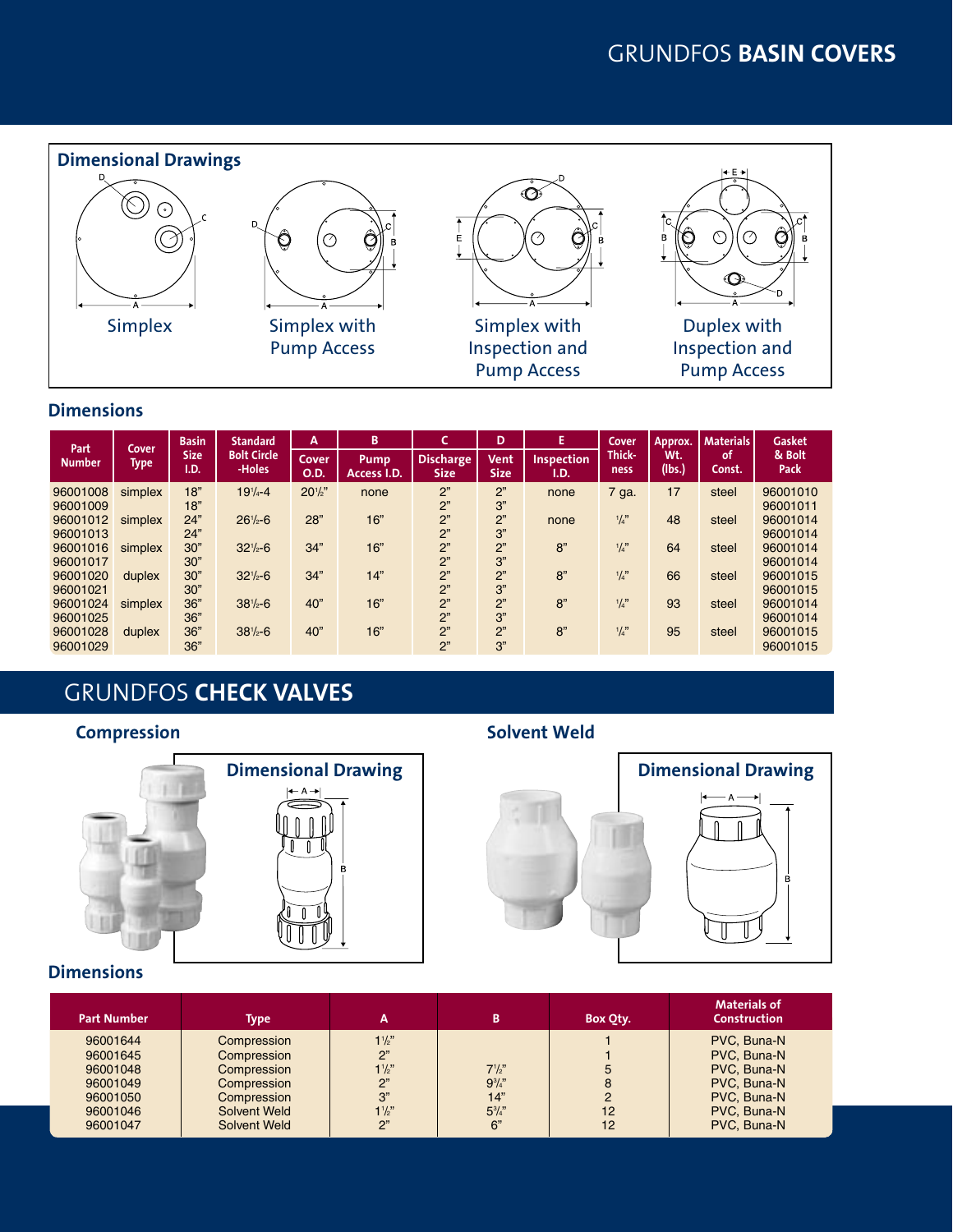### GRUNDFOS JUNCTION BOX



#### Dimensional Drawing



#### Specifications

MATERIALS: Lid and box are made from a flame retardant, ultra-violet resistant, reinforced PVC.

GASKET: Polyethylene foam.

SCREWS: 304 stainless steel.

ENCLOSURE: NEMA 4X

#### **Dimensions**

| <b>Part Number</b> |     |        |                | <b>Volume</b><br>(cubic inches) |
|--------------------|-----|--------|----------------|---------------------------------|
| 96001051           | R'' | $\sim$ | $4\frac{3}{8}$ | 157                             |

### GRUNDFOS ACCESSORY & REPLACEMENT FLOAT SWITCHES

| Switch<br><b>Model</b> | <b>Description</b>                                                                           | Cord<br>Length | Approx.<br>Ship. Wt.<br>(lbs./oz.) | Product<br><b>Number</b> | List<br>Price (\$) |
|------------------------|----------------------------------------------------------------------------------------------|----------------|------------------------------------|--------------------------|--------------------|
| <b>TF-10</b>           | Tether Float Switch (for Models SU & EF 25)                                                  | 10'            | $\overline{2}$                     | 96001643                 | 34.00              |
| $VF-10$                | Vertical Float Switch (for Model EF25)                                                       | 10'            | $\overline{2}$                     | 96001642                 | 41.00              |
| <b>FS-10</b>           | Wide Angle Mechanical Float Switch,<br>Piggyback Design, Boxed<br>(for Models KP & AP)       | 10'            | $\overline{2}$                     | <b>ID3799</b>            | 43.00              |
| $FS-25$                | <b>Wide Angle Mechanical Float Switch</b><br>Piggyback Design, Boxed<br>(for Models KP & AP) | 25'            | 3                                  | <b>ID3800</b>            | 47.00              |

## GRUNDFOS VERTICAL SWITCH

| <b>Switch</b><br><b>Model</b> | <b>Description</b>           | Max.<br><b>Run Amps</b> | Cord<br>Length | Approx.<br>Ship. Wt.<br>(lbs./oz.) | Product<br><b>Number</b> | List<br>Price (\$) |
|-------------------------------|------------------------------|-------------------------|----------------|------------------------------------|--------------------------|--------------------|
| <b>VFS</b>                    | <b>Vertical Float Switch</b> | 13                      | 10'            |                                    | 96030395                 | 50.00              |

### GRUNDFOS CORD GRIPS



# Dimensional DrawingSealing Nut Jam Nut 18-3 AWG Wire

| <b>Part Number</b> | <b>HoleWire Gauge</b><br><b>Requirement</b> | <b>AWG</b> |
|--------------------|---------------------------------------------|------------|
| 96001052           | $\frac{1}{2}$ " NPT                         | $18-3$     |
| 96001053           | $\frac{1}{2}$ " NPT                         | $16 - 3$   |